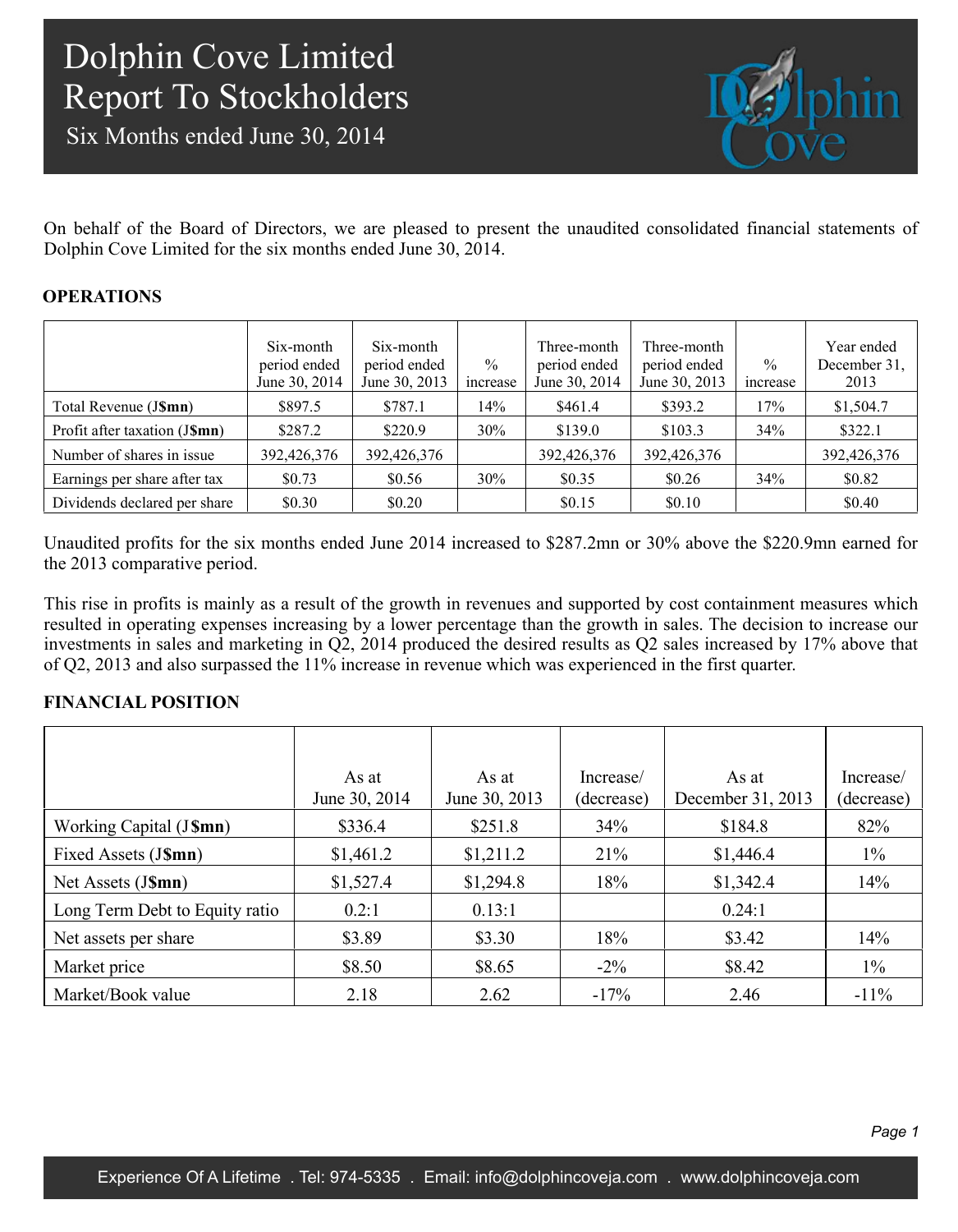Six Months ended June 30, 2014



The Group maintained a strong financial position as at the end of Q2, 2014, reflecting an 18% increase in net assets, 34% increase in working capital and paying a 50% higher dividend.

Two additional dolphins have been acquired in Q3 therefore strengthening the Group's expansion plans.

The Government of Jamaica recently opened the Linstead to Moneague route of the North-South Highway (in August 2014) and this provides us the opportunity to further position our product to the market in Kingston and other southern parishes.

Our annual Labour Day project included the installation of fixtures and general beautification work at the Steer Town Basic School. The assistance extended by Dolphin Cove was well received by the teachers, students and the general community.

We continue to pursue viable opportunities designed to expand the Group's earning potential and maximize returns.

Director

Stafford Burrowes, OD Chairman and Chief Executive Officer

mmsburn **Director** 

Hon. William A. McConnell, O.J., C.D. Chairman of Audit Committee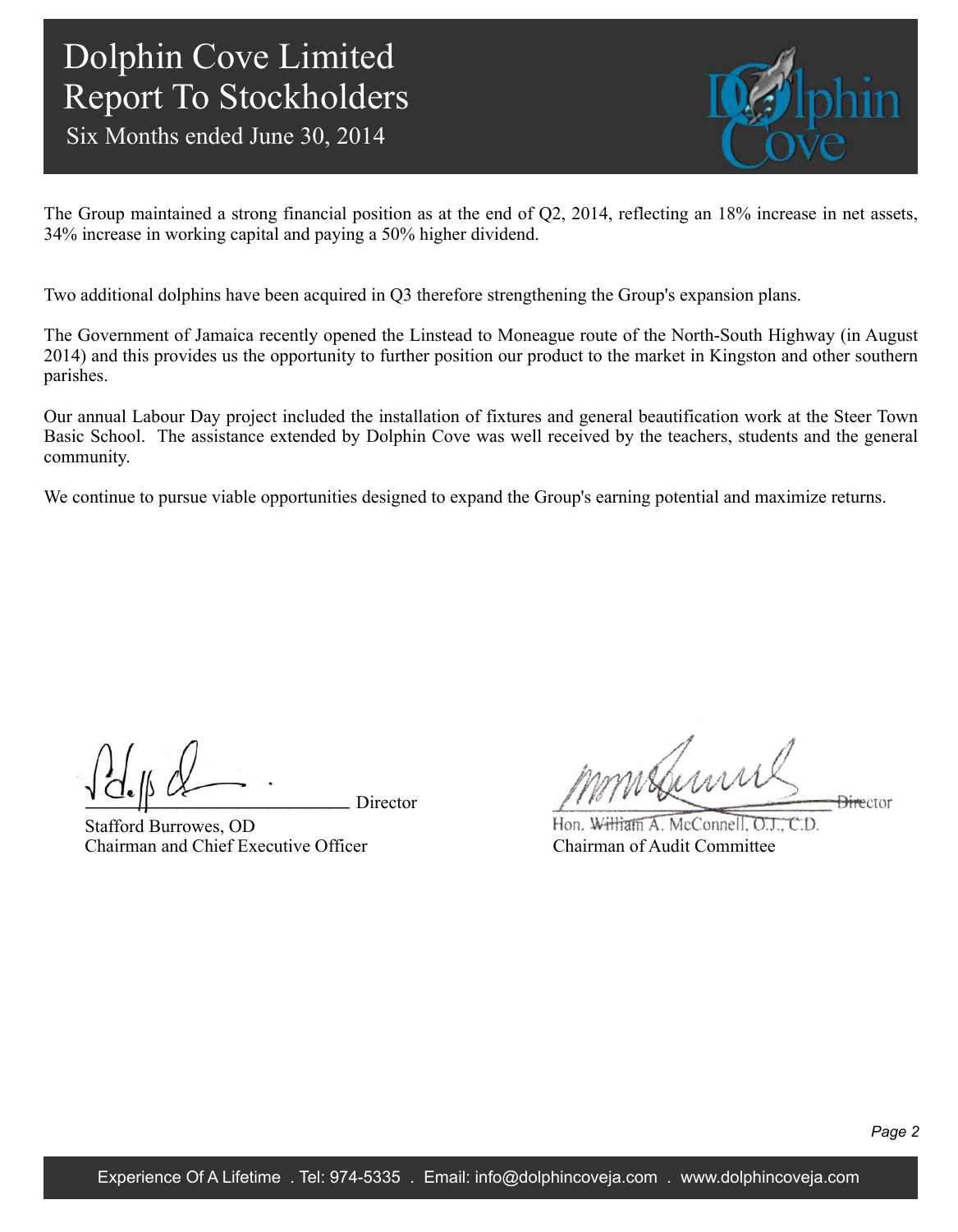Six Months ended June 30, 2014



### **DOLPHIN COVE LIMITED**

#### **Group Interim Statement of Financial Position As At June 30, 2014**

|                                              | <b>6 Months</b>  | <b>6 Months</b>  | Year              |  |
|----------------------------------------------|------------------|------------------|-------------------|--|
|                                              | <b>Ended</b>     | <b>Ended</b>     | <b>Ended</b>      |  |
|                                              | June 30, 2014    | June 30, 2013    | December 31, 2013 |  |
|                                              | <b>Unaudited</b> | <b>Unaudited</b> | <b>Audited</b>    |  |
| <b>CURRENT ASSETS</b>                        |                  |                  |                   |  |
| Cash and cash equivalents                    | 203,694,006      | 180,861,419      | 83,950,984        |  |
| Securities purchased under resale agreements | 103,176,580      |                  | 92,894,355        |  |
| Investments                                  | 32,734,417       | 24,532,101       | 30,409,595        |  |
| Accounts receivable                          | 177,901,369      | 191,985,301      | 142,903,849       |  |
| Due from related parties                     | 33,972,216       | 13,638,358       | 12,989,826        |  |
| Taxation recoverable                         | 7,020,490        | 5,807,559        | 6,215,420         |  |
| Inventories                                  | 35,324,387       | 35,842,480       | 30,931,032        |  |
|                                              | 593,823,465      | 452,667,218      | 400,295,061       |  |
| <b>NON-CURRENT ASSETS</b>                    |                  |                  |                   |  |
| Property, plant and equipment                | 1,092,234,875    | 933,452,428      | 1,063,478,805     |  |
| Live assets                                  | 368,928,420      | 277,731,487      | 382,941,758       |  |
|                                              | 1,461,163,295    | 1,211,183,915    | 1,446,420,563     |  |
| <b>TOTAL ASSETS</b><br>\$                    | 2,054,986,760    | 1,663,851,133    | 1,846,715,624     |  |
| <b>CURRENT LIABILITIES</b>                   |                  |                  |                   |  |
| Bank overdrafts                              | 51,247,981       | 21,861,934       | 17,882,751        |  |
| Short-term loan                              |                  | 50,000,000       |                   |  |
| Accounts payable                             | 134,849,301      | 107,469,732      | 126,005,139       |  |
| Current portion of long term liabilities     | 71,316,672       | 21,580,000       | 71,580,004        |  |
|                                              | 257,413,954      | 200,911,666      | 215,467,894       |  |
| NON-CURRENT LIABILITY                        |                  |                  |                   |  |
| Deferred tax liability                       | 37,500,774       | 17,232,183       | 37,500,774        |  |
| Long-term liabilities                        | 232,634,431      | 150,920,796      | 251,342,916       |  |
|                                              | 270,135,205      | 168,152,979      | 288,843,690       |  |
| <b>SHAREHOLDERS EQUITY</b>                   |                  |                  |                   |  |
| Share capital                                | 257,960,325      | 257,960,325      | 257,960,325       |  |
| Capital Reserve                              | 392,233,284      | 351,729,563      | 376,657,164       |  |
| <b>Retained Earnings</b>                     | 877,243,992      | 685,096,600      | 707,786,551       |  |
|                                              | 1,527,437,601    | .294,786,488     | 1,342,404,040     |  |
|                                              |                  |                  |                   |  |
| TOTAL SHAREHOLDERS'                          |                  |                  |                   |  |
| <b>EQUITY AND LIABILITIES</b><br>\$          | 2,054,986,760    | 1,663,851,133    | 1,846,715,624     |  |

Approved by the Board of Directors and signed on its behalf by:

\_\_\_\_\_\_\_\_\_\_\_\_\_\_\_\_\_\_\_\_\_\_\_\_\_\_\_\_\_\_\_\_\_\_ Director Stafford Burrowes, O.D.

 $\frac{1}{2}$ 

Hon. William A. McConnell, O.J., C.D.

*Page 3*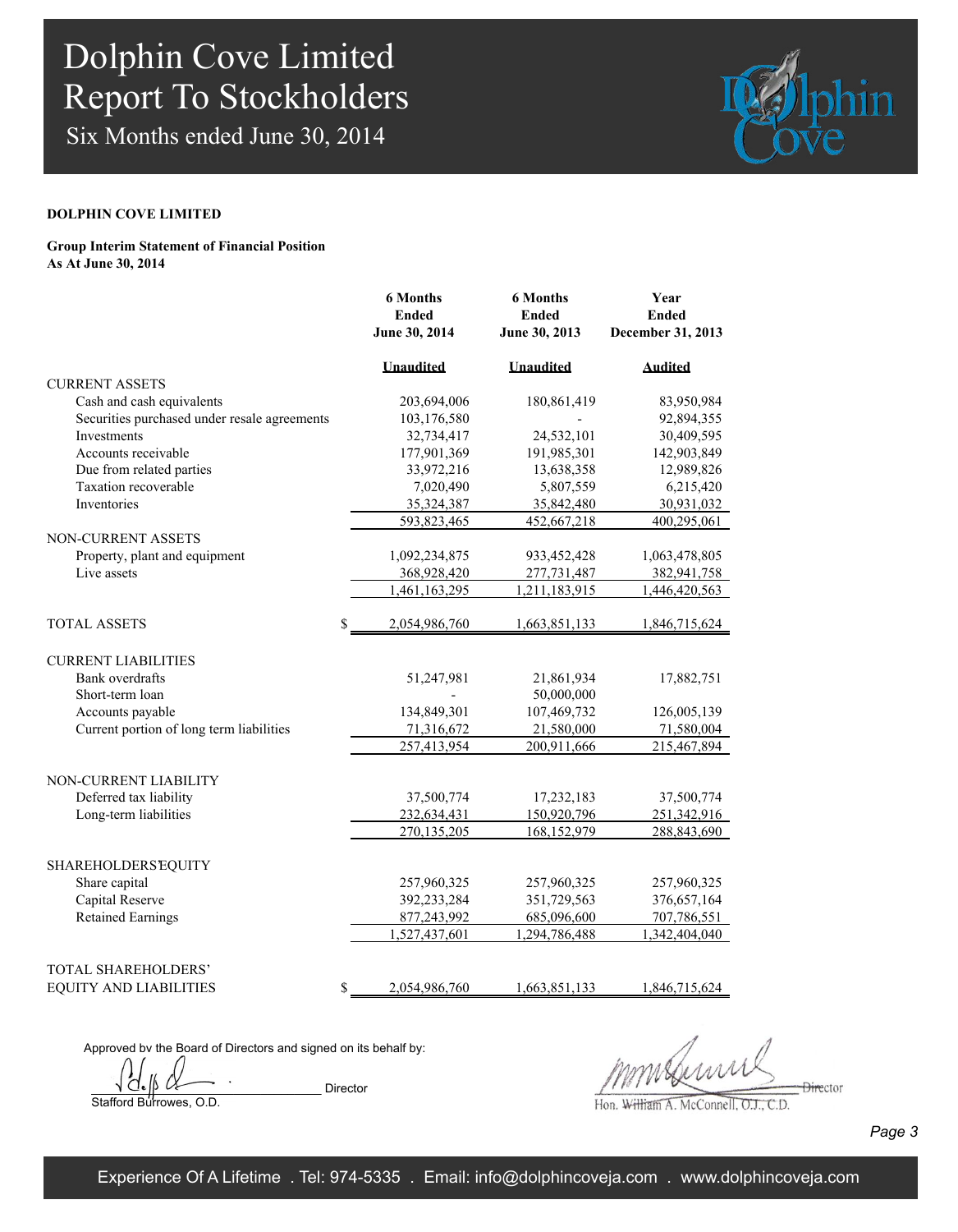Six Months ended June 30, 2014



#### **DOLPHIN COVE LIMITED**

**Group Interim Statement of Profit or Loss and Other Comprehensive Income Six months ended June 30, 2014**

|                                                                 | <b>6 Months</b><br><b>Ended</b><br>June 30, 2014<br><b>Unaudited</b> | <b>6 Months</b><br><b>Ended</b><br>June 30, 2013<br><b>Unaudited</b> | 3 Months<br><b>Ended</b><br>June 30, 2014<br><b>Unaudited</b> | 3 Months<br><b>Ended</b><br>June 30, 2013<br><b>Unaudited</b> | Year<br><b>Ended</b><br>December 31, 2013<br><b>Audited</b> |
|-----------------------------------------------------------------|----------------------------------------------------------------------|----------------------------------------------------------------------|---------------------------------------------------------------|---------------------------------------------------------------|-------------------------------------------------------------|
| <b>OPERATING REVENUE:</b>                                       |                                                                      |                                                                      |                                                               |                                                               |                                                             |
| Dolphin attraction revenue                                      | 606,916,433                                                          | 517,645,543                                                          | 320,223,502                                                   | 274,906,344                                                   | 993,582,643                                                 |
| Less: Direct costs of dolphin attraction                        | 37,112,627                                                           | 51,039,225                                                           | 17,549,512                                                    | 26,466,332                                                    | 87,041,667                                                  |
|                                                                 | 569,803,806                                                          | 466,606,318                                                          | 302,673,990                                                   | 248,440,012                                                   | 906,540,976                                                 |
| Ancillary services revenue                                      | 290, 374, 135                                                        | 267, 232, 537                                                        | 141, 145, 439                                                 | 118, 187, 338                                                 | 508,626,796                                                 |
| Less: Direct costs of ancillary services                        | 38,066,035                                                           | 37,778,956                                                           | 19,555,050                                                    | 19,981,154                                                    | 73,629,323                                                  |
|                                                                 | 252,308,100                                                          | 229,453,581                                                          | 121,590,389                                                   | 98,206,184                                                    | 434,997,473                                                 |
| Gross profit<br>Gain on disposal of property, plant & equipment | 822,111,906                                                          | 696,059,899                                                          | 424,264,379                                                   | 346,646,196                                                   | 1,341,538,449<br>293,667                                    |
| Live assets written off                                         |                                                                      |                                                                      |                                                               |                                                               | (17, 854, 520)                                              |
| Other income                                                    | 205,669                                                              | 2,237,159                                                            | 63,680                                                        | 131,645                                                       | 2,450,641                                                   |
|                                                                 | 822, 317, 575                                                        | 698,297,058                                                          | 424,328,059                                                   | 346,777,841                                                   | 1,326,428,237                                               |
| <b>OPERATING EXPENSES:</b>                                      |                                                                      |                                                                      |                                                               |                                                               |                                                             |
| Selling                                                         | 253, 211, 247                                                        | 214,631,645                                                          | 133,599,385                                                   | 105,360,296                                                   | 442,699,851                                                 |
| Other operations                                                | 161,487,812                                                          | 138,876,026                                                          | 84,009,869                                                    | 68,264,045                                                    | 296,715,508                                                 |
| Administrative                                                  | 121,329,886                                                          | 122,921,576                                                          | 64,006,990                                                    | 68, 157, 725                                                  | 239,484,244                                                 |
|                                                                 | 536,028,945                                                          | 476,429,247                                                          | 281,616,244                                                   | 241,782,066                                                   | 978,899,603                                                 |
| Profit before finance income and costs                          | 286,288,630                                                          | 221,867,811                                                          | 142,711,815                                                   | 104,995,775                                                   | 347,528,634                                                 |
| Finance income                                                  | 25,940,834                                                           | 13,136,580                                                           | 9,485,008                                                     | 6,435,710                                                     | 35,107,069                                                  |
| Finance costs                                                   | (25,043,284)                                                         | (14, 119, 602)                                                       | (13, 177, 378)                                                | (8,087,501)                                                   | (40,303,795)                                                |
| Profit before taxation                                          | 287,186,180                                                          | 220,884,789                                                          | 139,019,445                                                   | 103,343,984                                                   | 342,331,908                                                 |
| Taxation                                                        | (826)                                                                |                                                                      | 24                                                            |                                                               | (20, 271, 894)                                              |
| Profit for the period                                           | 287,185,354                                                          | 220.884.789                                                          | 139.019.469                                                   | 103.343.984                                                   | 322,060,014                                                 |
| Other comprehensive Income:                                     |                                                                      |                                                                      |                                                               |                                                               |                                                             |
| Items that are or may be reclassified to profit or loss:        |                                                                      |                                                                      |                                                               |                                                               |                                                             |
| Translation adjustment on consolidation of foreign subsidiaries | 13,251,298                                                           |                                                                      | 4,864,673                                                     |                                                               | 19,078,913                                                  |
| Fair value appreciation of available-for-sale investments       | 2.324.822                                                            |                                                                      | 725,669                                                       |                                                               | 5,848,688                                                   |
|                                                                 | 15,576,120                                                           |                                                                      | 5,590,342                                                     |                                                               | 24,927,601                                                  |
| Total comprehensive income                                      | 302.761.474<br>\$                                                    | 220.884.789                                                          | 144,609,811                                                   | 103.343.984                                                   | 346,987,615                                                 |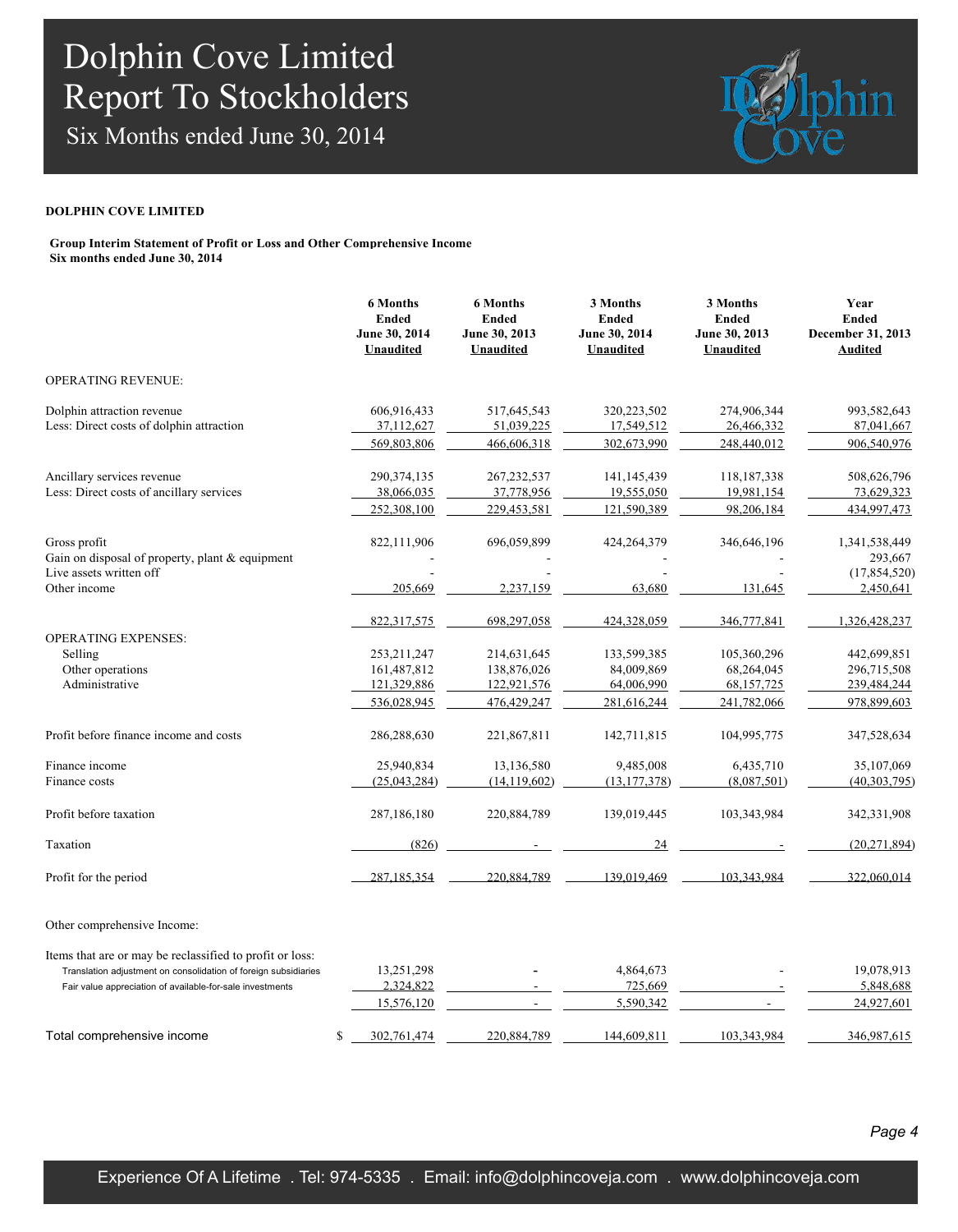Six Months ended June 30, 2014



### **DOLPHIN COVE LIMITED**

**Group Interim Statement of Changes in Stockholders' Equity**

**Six months ended June 30, 2014**

|                                                                                                                                                            |     | <b>6 Months</b><br><b>Ended</b><br>June 30, 2014<br><b>Unaudited</b> | <b>6 Months</b><br><b>Ended</b><br>June 30, 2013<br><b>Unaudited</b> | Year<br><b>Ended</b><br><b>December 31, 2013</b><br><b>Audited</b> |
|------------------------------------------------------------------------------------------------------------------------------------------------------------|-----|----------------------------------------------------------------------|----------------------------------------------------------------------|--------------------------------------------------------------------|
| Balances at beginning of period                                                                                                                            | \$. | 1,342,404,040                                                        | 1,152,386,975                                                        | 1,152,386,975                                                      |
| Transactions recorded directly in equity:<br>Dividends                                                                                                     |     | (117, 727, 913)                                                      | (78, 485, 276)                                                       | (156, 970, 550)                                                    |
| Total comprehensive income:<br>Profit for the period                                                                                                       |     | 287, 185, 354                                                        | 220,884,789                                                          | 322,060,014                                                        |
| Other comprehensive income:<br>Translation adjustment on consolidation<br>of foreign subsidiaries<br>Fair value depn. of available -for- sale investmen \$ |     | 13,251,298<br>2,324,822                                              |                                                                      | 19,078,913<br>5,848,688                                            |
| Balance at end of period                                                                                                                                   |     | 1,527,437,601                                                        | 1,294,786,488                                                        | 1,342,404,040                                                      |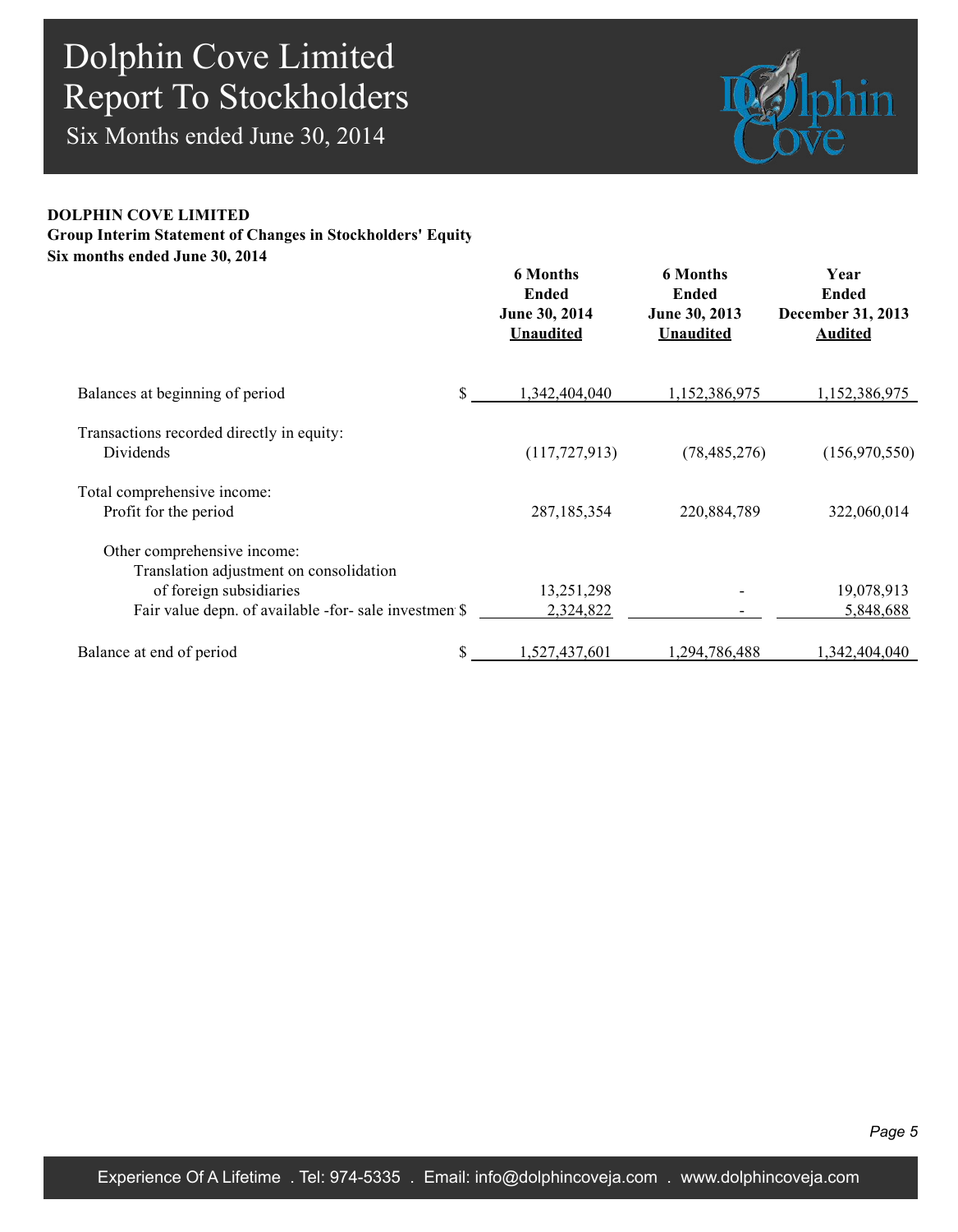Six Months ended June 30, 2014



### **DOLPHIN COVE LIMITED**

**Group Interim Statement of Cash Flows Six months ended June 30, 2014**

|                                                         | 6 Months<br><b>Ended</b><br>June 30, 2014<br><b>Unaudited</b> | <b>6 Months</b><br><b>Ended</b><br>June 30, 2013<br><b>Unaudited</b> | Year<br><b>Ended</b><br>December 31, 2013<br><b>Audited</b> |
|---------------------------------------------------------|---------------------------------------------------------------|----------------------------------------------------------------------|-------------------------------------------------------------|
| CASH FLOWS FROM OPERATING ACTIVITIES                    |                                                               |                                                                      |                                                             |
| Profit for the period                                   | 287, 185, 354                                                 | 220,884,789                                                          | 322,060,014                                                 |
| Adjustments for:                                        |                                                               |                                                                      |                                                             |
| Depreciation and amortisation                           | 27,705,601                                                    | 18,666,498                                                           | 48,032,325                                                  |
| Loss/(gain) on disposal of property, plant and equipmer |                                                               | 63,333                                                               | (293, 667)                                                  |
| Live assets written off                                 |                                                               |                                                                      | 17,854,520                                                  |
| Interest income                                         | (3,303,884)<br>15,012,379                                     | (680, 778)<br>5,296,000                                              | (2,750,117)<br>20,318,062                                   |
| Interest expense<br>Loss on disposal of investments     |                                                               |                                                                      | 41,104                                                      |
| Impairment loss on trade receivables                    |                                                               |                                                                      | 12,355,478                                                  |
| Taxation                                                | 826                                                           |                                                                      | 20,271,894                                                  |
| Operating profit before changes in working capital      | 326,600,276                                                   | 244,229,842                                                          | 437,889,613                                                 |
|                                                         |                                                               |                                                                      |                                                             |
| Accounts receivable                                     | (34,869,258)                                                  | (47,850,360)                                                         | (10,996,124)                                                |
| Inventories                                             | (4,393,355)                                                   | (9,908,627)                                                          | (4,997,179)                                                 |
| Accounts payable                                        | 8,844,162                                                     | 14,246,966                                                           | 37,608,854                                                  |
| Due from/to related parties                             | (20,982,390)                                                  | 42,919,179                                                           | 43,567,711                                                  |
| Cash generated from operations                          | 275,199,435                                                   | 243,637,000                                                          | 503,072,875                                                 |
| Interest paid                                           | (15,012,379)                                                  | (2,875,740)                                                          | (22, 724, 282)                                              |
| Income tax paid                                         | (805, 896)                                                    | (144, 534)                                                           | (555, 699)                                                  |
| Net cash provided by operating activities               | 259,381,160                                                   | 240,616,726                                                          | 479,792,894                                                 |
| CASH FLOWS FROM INVESTING ACTIVITIES                    |                                                               |                                                                      |                                                             |
| Interest received                                       | 3,175,622                                                     | 680,778                                                              | 2,621,855                                                   |
| Securities purchased under resale agreements            | (10, 282, 225)                                                |                                                                      | (92, 894, 355)                                              |
| Additions to property, plant and equipment              | (27, 852, 648)                                                | (47,693,701)                                                         | (172, 940, 058)                                             |
| Proceeds from disposal of property, plant and equipment |                                                               | 1,800,000                                                            | 2,157,000                                                   |
| Additions to live assets                                | (1,344,387)                                                   | (125, 735, 528)                                                      | (263, 867, 253)                                             |
| Proceeds from the disposal of investments               |                                                               | 30,154,088                                                           | 30,554,897                                                  |
| Investments acquired                                    |                                                               |                                                                      | (470, 719)                                                  |
| Net cash provided/(used) by investing activities        | (36,303,638)                                                  | (140, 794, 363)                                                      | (494, 838, 633)                                             |
| CASH FLOWS FROM FINANCING ACTIVITIES                    |                                                               |                                                                      |                                                             |
| Short term loan received/(repaid)                       |                                                               | 40,000,000                                                           | (10,000,000)                                                |
| Dividends paid                                          | (117, 727, 913)                                               | (78, 485, 276)                                                       | (156,970,550)                                               |
| Long term liabilities, net                              | (18, 971, 817)                                                | 71,153,949                                                           | 221,576,073                                                 |
| Net cash (used)/provided by financing activities        | (136, 699, 730)                                               | 32,668,673                                                           | 54,605,523                                                  |
| Net increase in cash resources                          | 86, 377, 792                                                  | 132,491,036                                                          | 39,559,784                                                  |
| Cash resources at beginning of the period               | 66,068,233                                                    | 26,508,449                                                           | 26,508,449                                                  |
| \$<br>CASH RESOURCES AT END OF PERIOD                   | 152,446,025                                                   | 158,999,485                                                          | 66,068,233                                                  |
| Comprising:                                             |                                                               |                                                                      |                                                             |
| Cash and cash equivalents                               | 203,694,006                                                   | 180,861,419                                                          | 83,950,984                                                  |
| <b>Bank</b> overdrafts                                  | (51, 247, 981)                                                | (21, 861, 934)                                                       | (17,882,751)                                                |
| \$                                                      | 152,446,025                                                   | 158,999,485                                                          | 66,068,233                                                  |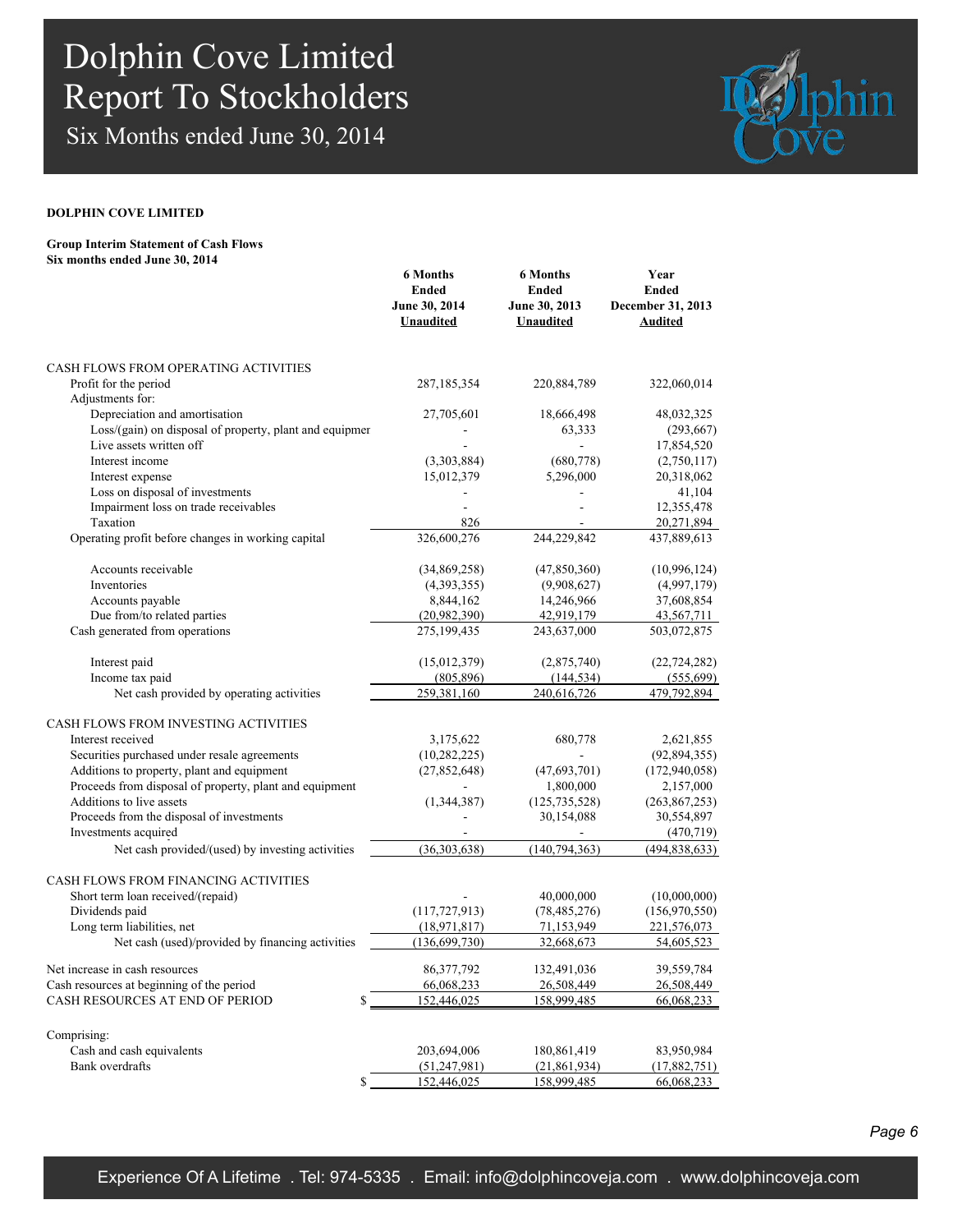Six Months ended June 30, 2014

.



## **Selected Explanatory Notes**

**Six-months ended June 30, 2014**

### Basis of preparation

These condensed interim consolidated financial statements have been prepared in accordance with accounting policies set out in note 2 to the audited consolidated financial statement for the year ended December 31, 2013 which have been consistently applied from period to period.

#### Segment information

|                                | Six month period to June 30, 2014 |                        |                      |                        |  |  |
|--------------------------------|-----------------------------------|------------------------|----------------------|------------------------|--|--|
| Reportable segment assets      | Ocho Rios<br>1,830,824,033        | Hanover<br>364,207,830 | Other<br>287,814,638 | Total<br>2,482,846,501 |  |  |
| Capital expenditure            | 20,878,143                        | 438,201                | 6,536,304            | 27,852,648             |  |  |
| Reportable segment liabilities | 517,330,694                       | 152,646,507            | 252,003,985          | 921,981,186            |  |  |

|                                |   | Year ended December 31, 2013 |             |             |               |  |  |
|--------------------------------|---|------------------------------|-------------|-------------|---------------|--|--|
|                                |   | Ocho Rios                    | Hanover     | Other       | Total         |  |  |
| Reportable segment assets      |   | 1,636,370,323                | 340,362,765 | 266,603,710 | 2,243,336,798 |  |  |
| Capital expenditure            |   | 20,878,126                   | 2,257,427   | 149.974.396 | 172,940,058   |  |  |
| Reportable segment liabilities | S | 479,140,468                  | 154,738,320 | 233,626,256 | 867,505,044   |  |  |

|                                       | Ocho Rios          | Hanover      | Other                    | Total          |
|---------------------------------------|--------------------|--------------|--------------------------|----------------|
| Gross revenue from external customers | \$<br>671,474,826  | 216,487,325  | 77,454,951               | 965,417,102    |
| Finance Income                        | \$<br>45,623,352   | 9,611,266    | $\overline{\phantom{0}}$ | 55,234,618     |
| Finance cost                          | \$<br>(22,750,443) | (18,335,327) | -                        | (41,085,770)   |
| Depreciation and amortisation         | \$<br>(23,329,327) | (3,412,764)  | (963, 510)               | (27, 705, 601) |
| Segment profit after tax              | \$<br>220,599,759  | 50,942,623   | 28,894,270               | 300,436,652    |

**Six month period to June 30, 2014**

|                                       | Six month period to June 30, 2013 |               |                          |                |  |  |
|---------------------------------------|-----------------------------------|---------------|--------------------------|----------------|--|--|
|                                       | Ocho Rios                         | Hanover       | Other                    | Total          |  |  |
| Gross revenue from external customers | \$<br>588,657,309                 | 179,712,841   | 70,396,089               | 838,766,239    |  |  |
| Finance income                        | \$<br>12,169,603                  | 3,799,027     | $\overline{\phantom{0}}$ | 15,968,630     |  |  |
| Finance cost                          | \$<br>(12, 467, 470)              | (4, 479, 157) | (5,025)                  | (16,951,652)   |  |  |
| Depreciation and amortisation         | \$<br>(14,307,636)                | (3, 412, 764) | (946,098)                | (18, 666, 498) |  |  |
| Segment profit after tax              | \$<br>138,635,743                 | 54,493,746    | 27,755,300               | 220,884,789    |  |  |